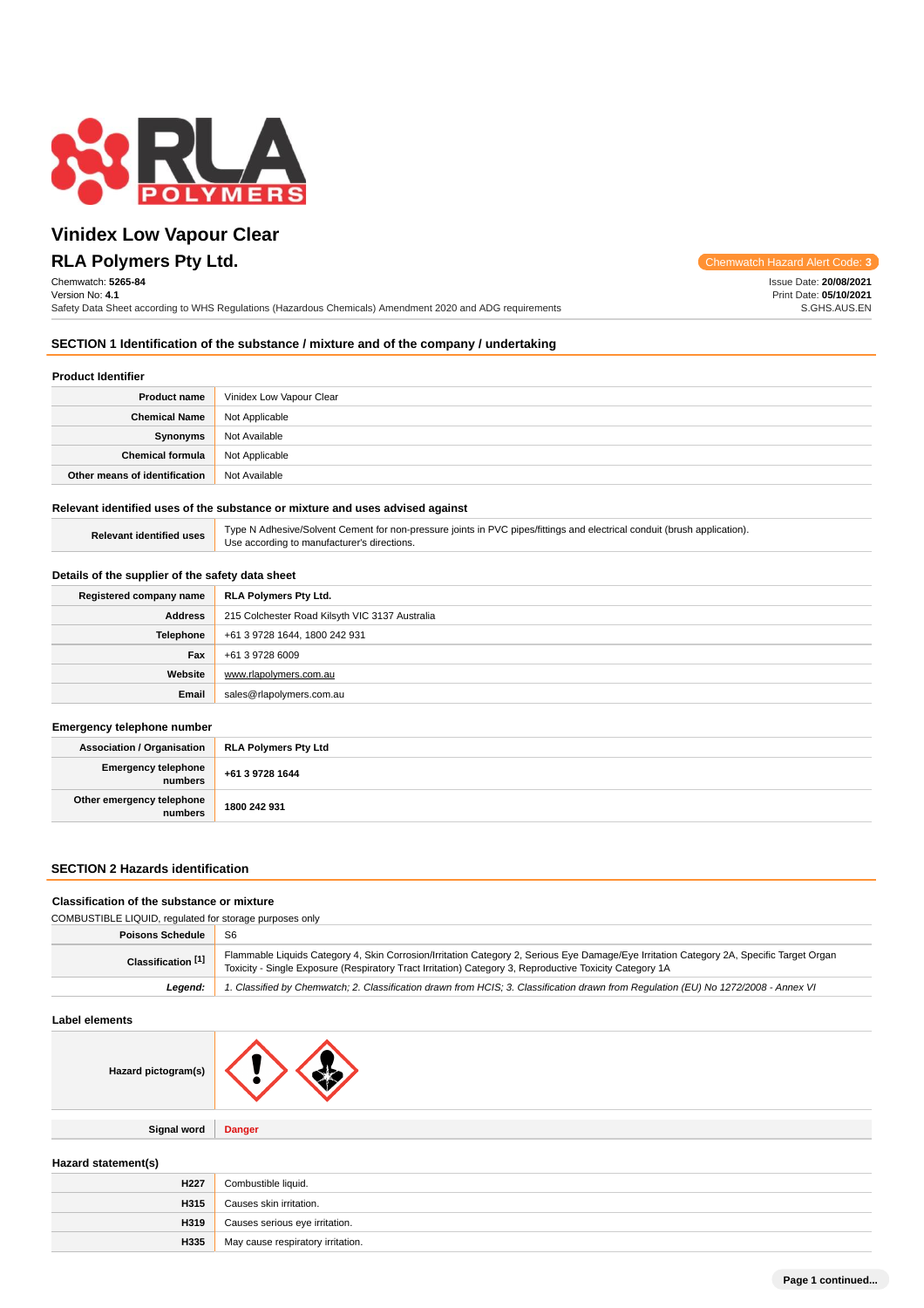**H360D** May damage the unborn child.

#### **Precautionary statement(s) Prevention**

| P <sub>201</sub> | Obtain special instructions before use.                                                        |  |
|------------------|------------------------------------------------------------------------------------------------|--|
| P210             | Keep away from heat, hot surfaces, sparks, open flames and other ignition sources. No smoking. |  |
| P271             | Use only outdoors or in a well-ventilated area.                                                |  |
| P280             | Wear protective gloves, protective clothing, eye protection and face protection.               |  |

### **Precautionary statement(s) Response**

| P308+P313      | IF exposed or concerned: Get medical advice/attention.                                                                           |  |
|----------------|----------------------------------------------------------------------------------------------------------------------------------|--|
| P370+P378      | In case of fire: Use alcohol resistant foam or normal protein foam to extinguish.                                                |  |
| P305+P351+P338 | IF IN EYES: Rinse cautiously with water for several minutes. Remove contact lenses, if present and easy to do. Continue rinsing. |  |
| P312           | Call a POISON CENTER/doctor/physician/first aider/if you feel unwell.                                                            |  |

### **Precautionary statement(s) Storage**

| P405      | ⊇t∩re<br>: locked up.                                            |
|-----------|------------------------------------------------------------------|
| P403+P233 | Store in a well-ventilated place. Keep container tightly closed. |
|           |                                                                  |

### **Precautionary statement(s) Disposal**

**P501** Dispose of contents/container to authorised hazardous or special waste collection point in accordance with any local regulation.

### **SECTION 3 Composition / information on ingredients**

### **Substances**

See section below for composition of Mixtures

### **Mixtures**

| <b>CAS No</b> | %[weight]                                           | Name                                                                                                                                    |
|---------------|-----------------------------------------------------|-----------------------------------------------------------------------------------------------------------------------------------------|
| 872-50-4      | >60                                                 | N-methyl-2-pyrrolidone                                                                                                                  |
| Not Available | $10 - 30$                                           | polyvinyl chloride resin, proprietary                                                                                                   |
| Not Available | balance                                             | Ingredients determined not to be hazardous                                                                                              |
| Legend:       | Classification drawn from C&L * EU IOELVs available | 1. Classified by Chemwatch; 2. Classification drawn from HCIS; 3. Classification drawn from Regulation (EU) No 1272/2008 - Annex VI; 4. |

### **SECTION 4 First aid measures**

| Description of first aid measures |                                                                                                                                                                                                                                                                                                                                                                                                                                                                                                                                                                                 |  |
|-----------------------------------|---------------------------------------------------------------------------------------------------------------------------------------------------------------------------------------------------------------------------------------------------------------------------------------------------------------------------------------------------------------------------------------------------------------------------------------------------------------------------------------------------------------------------------------------------------------------------------|--|
| <b>Eye Contact</b>                | If this product comes in contact with the eyes:<br>Immediately hold eyelids apart and flush the eye continuously with running water.<br>Ensure complete irrigation of the eye by keeping eyelids apart and away from eye and moving the eyelids by occasionally lifting the upper<br>and lower lids.<br>▶ Continue flushing until advised to stop by the Poisons Information Centre or a doctor, or for at least 15 minutes.<br>Transport to hospital or doctor without delay.<br>Removal of contact lenses after an eye injury should only be undertaken by skilled personnel. |  |
| <b>Skin Contact</b>               | If skin contact occurs:<br>Immediately remove all contaminated clothing, including footwear.<br>Flush skin and hair with running water (and soap if available).<br>Seek medical attention in event of irritation.                                                                                                                                                                                                                                                                                                                                                               |  |
| Inhalation                        | If fumes or combustion products are inhaled remove from contaminated area.<br>Lay patient down. Keep warm and rested.<br>Prostheses such as false teeth, which may block airway, should be removed, where possible, prior to initiating first aid procedures.<br>Apply artificial respiration if not breathing, preferably with a demand valve resuscitator, bag-valve mask device, or pocket mask as trained.<br>Perform CPR if necessary.<br>Transport to hospital, or doctor, without delay.                                                                                 |  |
| Ingestion                         | If swallowed do <b>NOT</b> induce vomiting.<br>If vomiting occurs, lean patient forward or place on left side (head-down position, if possible) to maintain open airway and prevent aspiration.<br>• Observe the patient carefully.<br>▶ Never give liquid to a person showing signs of being sleepy or with reduced awareness; i.e. becoming unconscious.<br>• Give water to rinse out mouth, then provide liquid slowly and as much as casualty can comfortably drink.<br>Seek medical advice.                                                                                |  |

### **Indication of any immediate medical attention and special treatment needed**

Treat symptomatically.

### **SECTION 5 Firefighting measures**

### **Extinguishing media**

- Foam.
- **Dry chemical powder.**
- ▶ BCF (where regulations permit).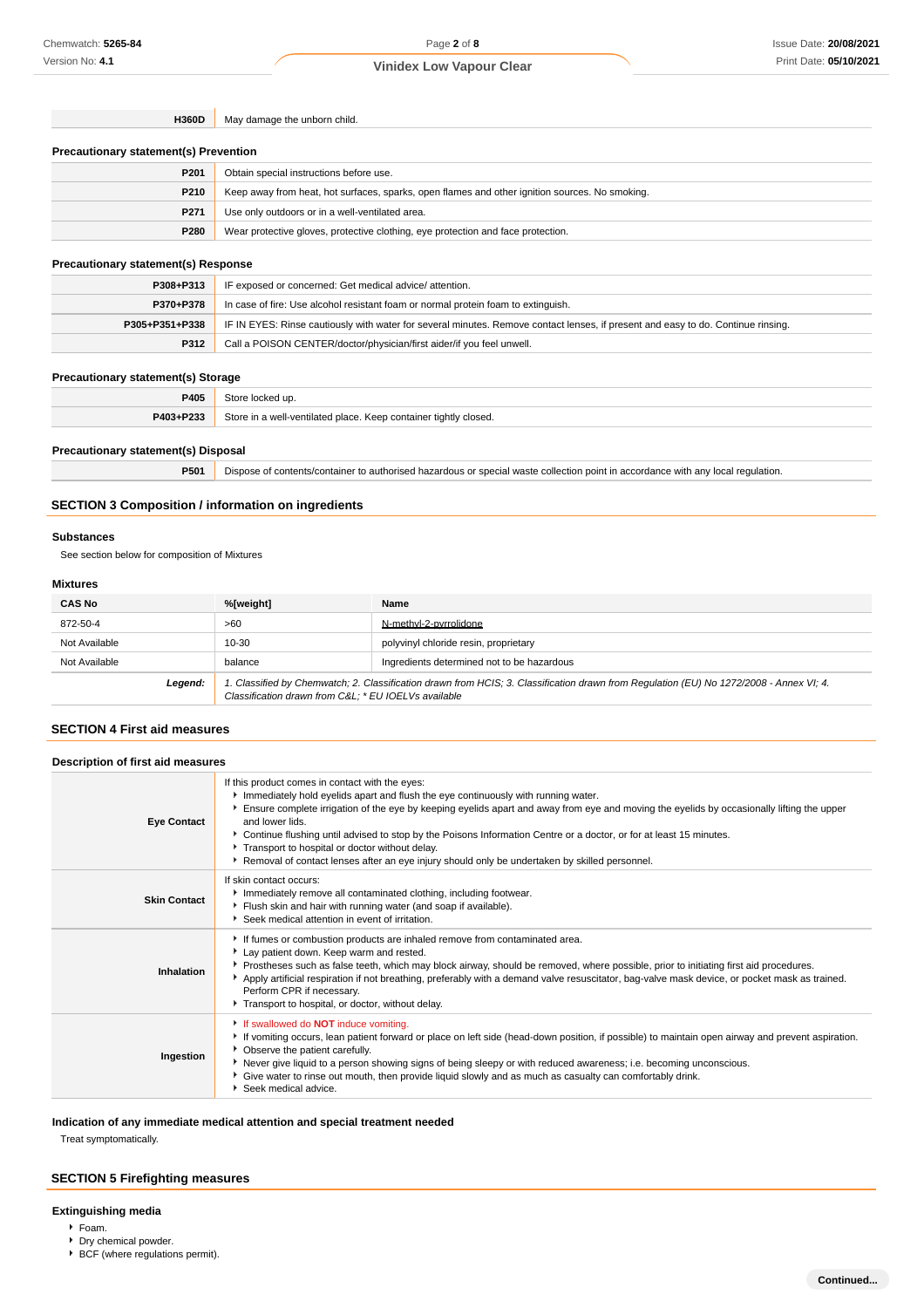#### Carbon dioxide.

### **Special hazards arising from the substrate or mixture**

| <b>Fire Incompatibility</b>    | Avoid contamination with oxidising agents i.e. nitrates, oxidising acids, chlorine bleaches, pool chlorine etc. as ignition may result                                                                                                                                                                                                                                                                                                    |
|--------------------------------|-------------------------------------------------------------------------------------------------------------------------------------------------------------------------------------------------------------------------------------------------------------------------------------------------------------------------------------------------------------------------------------------------------------------------------------------|
| <b>Advice for firefighters</b> |                                                                                                                                                                                                                                                                                                                                                                                                                                           |
| <b>Fire Fighting</b>           | Alert Fire Brigade and tell them location and nature of hazard.<br>▶ Wear full body protective clothing with breathing apparatus.<br>▶ Prevent, by any means available, spillage from entering drains or water course.<br>► Use water delivered as a fine spray to control fire and cool adjacent area.                                                                                                                                   |
| <b>Fire/Explosion Hazard</b>   | Combustible.<br>Slight fire hazard when exposed to heat or flame.<br>Heating may cause expansion or decomposition leading to violent rupture of containers.<br>• On combustion, may emit toxic fumes of carbon monoxide (CO).<br>Combustion products include:<br>carbon dioxide (CO2)<br>nitrogen oxides (NOx)<br>other pyrolysis products typical of burning organic material.<br>May emit poisonous fumes.<br>May emit corrosive fumes. |
| <b>HAZCHEM</b>                 | Not Applicable                                                                                                                                                                                                                                                                                                                                                                                                                            |

### **SECTION 6 Accidental release measures**

### **Personal precautions, protective equipment and emergency procedures**

See section 8

### **Environmental precautions**

See section 12

### **Methods and material for containment and cleaning up**

| <b>Minor Spills</b> | Remove all ignition sources.<br>Clean up all spills immediately.<br>Avoid breathing vapours and contact with skin and eyes.<br>Control personal contact with the substance, by using protective equipment. |
|---------------------|------------------------------------------------------------------------------------------------------------------------------------------------------------------------------------------------------------|
| <b>Major Spills</b> | Moderate hazard.<br>Clear area of personnel and move upwind.<br>Alert Fire Brigade and tell them location and nature of hazard.<br>Wear breathing apparatus plus protective gloves.                        |

Personal Protective Equipment advice is contained in Section 8 of the SDS.

### **SECTION 7 Handling and storage**

| Precautions for safe handling |                                                                                                                                                                                                                                                                                                                |
|-------------------------------|----------------------------------------------------------------------------------------------------------------------------------------------------------------------------------------------------------------------------------------------------------------------------------------------------------------|
| Safe handling                 | <b>DO NOT</b> allow clothing wet with material to stay in contact with skin<br>Avoid all personal contact, including inhalation.<br>▶ Wear protective clothing when risk of exposure occurs.<br>▶ Use in a well-ventilated area.<br>Prevent concentration in hollows and sumps.                                |
| Other information             | Consider storage under inert gas.<br>Material is hygroscopic, i.e. absorbs moisture from the air. Keep containers well sealed in storage.<br>Store in original containers.<br>Keep containers securely sealed.<br>No smoking, naked lights or ignition sources.<br>Store in a cool, dry, well-ventilated area. |

### **Conditions for safe storage, including any incompatibilities**

| Suitable container      | Glass container is suitable for laboratory quantities<br>Metal can or drum<br>Packaging as recommended by manufacturer.<br>• Check all containers are clearly labelled and free from leaks. |
|-------------------------|---------------------------------------------------------------------------------------------------------------------------------------------------------------------------------------------|
| Storage incompatibility | Avoid reaction with oxidising agents<br>Avoid strong acids, bases.                                                                                                                          |

### **SECTION 8 Exposure controls / personal protection**

### **Control parameters**

### **Occupational Exposure Limits (OEL)**

### **INGREDIENT DATA**

| Source                       | <b>Ingredient</b>      | <b>Material name</b>   | <b>TWA</b>         | STEL               | Peak          | <b>Notes</b>  |
|------------------------------|------------------------|------------------------|--------------------|--------------------|---------------|---------------|
| Australia Exposure Standards | N-methyl-2-pyrrolidone | 1-Methvl-2-pvrrolidone | 25 ppm / 103 mg/m3 | 309 mg/m3 / 75 ppm | Not Available | Not Available |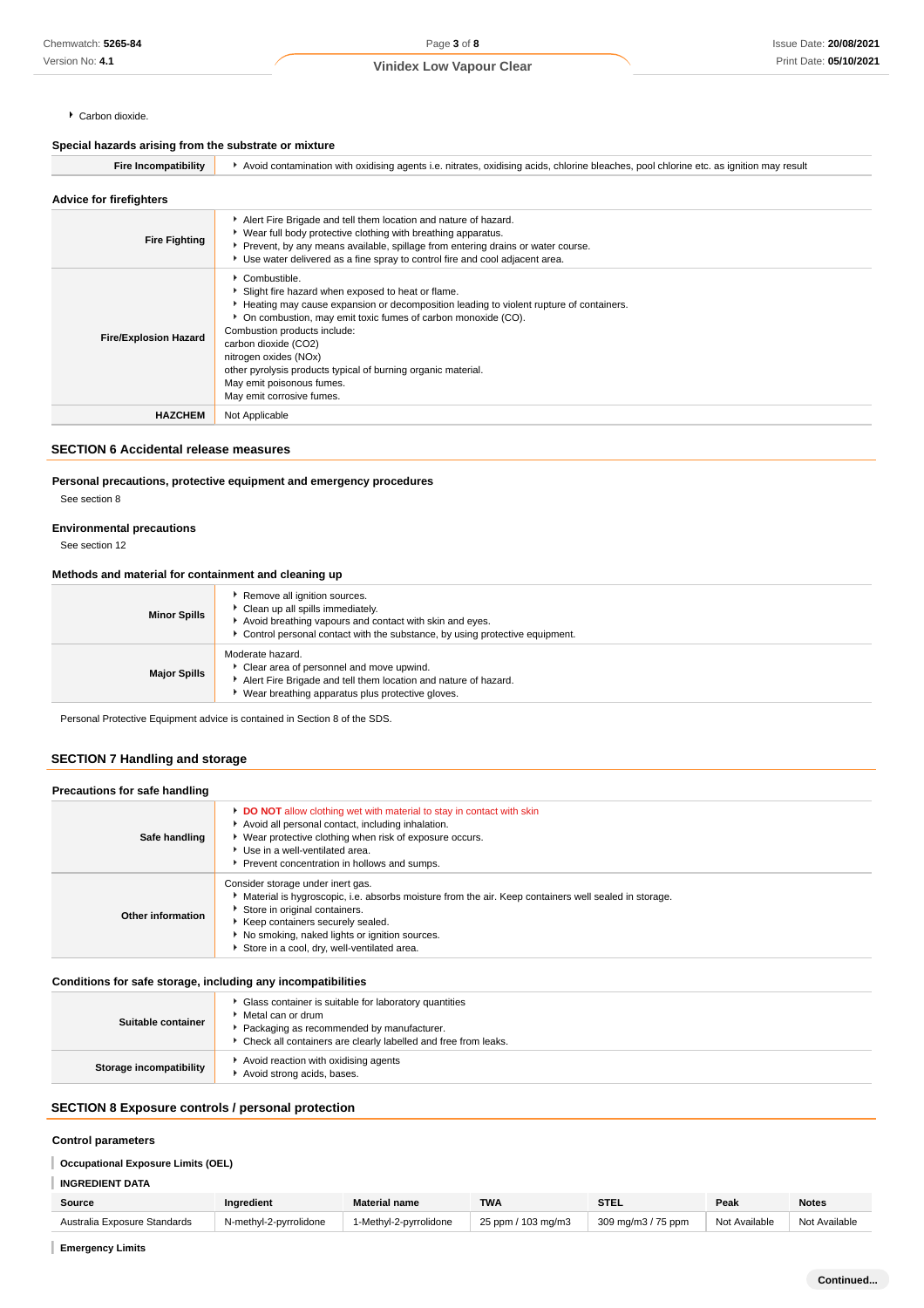| Ingredient             | TEEL-1               | TEEL-2 |                     | TEEL-3    |
|------------------------|----------------------|--------|---------------------|-----------|
| N-methyl-2-pyrrolidone | 30 ppm               | 32 ppm |                     | $190$ ppm |
| Ingredient             | <b>Original IDLH</b> |        | <b>Revised IDLH</b> |           |
| N-methyl-2-pyrrolidone | Not Available        |        | Not Available       |           |

#### **Exposure controls**

| Appropriate engineering<br>controls | Engineering controls are used to remove a hazard or place a barrier between the worker and the hazard. Well-designed engineering controls can<br>be highly effective in protecting workers and will typically be independent of worker interactions to provide this high level of protection.<br>The basic types of engineering controls are:<br>Process controls which involve changing the way a job activity or process is done to reduce the risk.<br>Enclosure and/or isolation of emission source which keeps a selected hazard "physically" away from the worker and ventilation that strategically<br>"adds" and "removes" air in the work environment.                                          |  |  |  |  |
|-------------------------------------|----------------------------------------------------------------------------------------------------------------------------------------------------------------------------------------------------------------------------------------------------------------------------------------------------------------------------------------------------------------------------------------------------------------------------------------------------------------------------------------------------------------------------------------------------------------------------------------------------------------------------------------------------------------------------------------------------------|--|--|--|--|
| <b>Personal protection</b>          |                                                                                                                                                                                                                                                                                                                                                                                                                                                                                                                                                                                                                                                                                                          |  |  |  |  |
| Eye and face protection             | Safety glasses with side shields.<br>Chemical goggles.<br>▶ Contact lenses may pose a special hazard; soft contact lenses may absorb and concentrate irritants. A written policy document, describing<br>the wearing of lenses or restrictions on use, should be created for each workplace or task.                                                                                                                                                                                                                                                                                                                                                                                                     |  |  |  |  |
| <b>Skin protection</b>              | See Hand protection below                                                                                                                                                                                                                                                                                                                                                                                                                                                                                                                                                                                                                                                                                |  |  |  |  |
| Hands/feet protection               | * Wear chemical protective gloves, e.g. PVC.<br>• Wear safety footwear or safety gumboots, e.g. Rubber<br>The selection of suitable gloves does not only depend on the material, but also on further marks of quality which vary from manufacturer to<br>manufacturer. Where the chemical is a preparation of several substances, the resistance of the glove material can not be calculated in advance<br>and has therefore to be checked prior to the application.<br>The exact break through time for substances has to be obtained from the manufacturer of the protective gloves and has to be observed when<br>making a final choice.<br>Personal hygiene is a key element of effective hand care. |  |  |  |  |
| <b>Body protection</b>              | See Other protection below                                                                                                                                                                                                                                                                                                                                                                                                                                                                                                                                                                                                                                                                               |  |  |  |  |
| Other protection                    | • Overalls.<br>P.V.C apron.<br>▶ Barrier cream.<br>Skin cleansing cream.                                                                                                                                                                                                                                                                                                                                                                                                                                                                                                                                                                                                                                 |  |  |  |  |

#### **Recommended material(s)**

**GLOVE SELECTION INDEX**

Glove selection is based on a modified presentation of the:

 **"Forsberg Clothing Performance Index".**

 The effect(s) of the following substance(s) are taken into account in the **computergenerated** selection:

Vinidex Low Vapour Clear

| Material       | <b>CPI</b> |
|----------------|------------|
| BUTYL          | Α          |
| PE/EVAL/PE     | Α          |
| NATURAL RUBBER | в          |
| <b>PVA</b>     | B          |

\* CPI - Chemwatch Performance Index

A: Best Selection

B: Satisfactory; may degrade after 4 hours continuous immersion

C: Poor to Dangerous Choice for other than short term immersion

**NOTE**: As a series of factors will influence the actual performance of the glove, a final selection must be based on detailed observation. -

\* Where the glove is to be used on a short term, casual or infrequent basis, factors such as "feel" or convenience (e.g. disposability), may dictate a choice of gloves which might otherwise be unsuitable following long-term or frequent use. A qualified practitioner should be consulted.

**Respiratory protection**

Type AK Filter of sufficient capacity. (AS/NZS 1716 & 1715, EN 143:2000 & 149:2001, ANSI Z88 or national equivalent)

Where the concentration of gas/particulates in the breathing zone, approaches or exceeds the "Exposure Standard" (or ES), respiratory protection is required. Degree of protection varies with both face-piece and Class of filter; the nature of protection varies with Type of filter.

| <b>Required Minimum</b><br><b>Protection Factor</b> | <b>Half-Face</b><br>Respirator | <b>Full-Face</b><br>Respirator | <b>Powered Air</b><br>Respirator |
|-----------------------------------------------------|--------------------------------|--------------------------------|----------------------------------|
| up to $5 \times ES$                                 | AK-AUS / Class                 |                                | AK-PAPR-AUS /<br>Class 1         |
| up to $25 \times ES$                                | Air-line*                      | $AK-2$                         | AK-PAPR-2                        |
| up to $50 \times ES$                                |                                | $AK-3$                         | -                                |
| $50+ x ES$                                          | -                              | Air-line**                     | ۰                                |

#### ^ - Full-face

A(All classes) = Organic vapours, B AUS or B1 = Acid gasses, B2 = Acid gas or hydrogen cyanide(HCN), B3 = Acid gas or hydrogen cyanide(HCN), E = Sulfur dioxide(SO2), G = Agricultural chemicals, K = Ammonia(NH3), Hg = Mercury, NO = Oxides of nitrogen,  $MB =$  Methyl bromide,  $AX =$  Low boiling point organic compounds(below 65 degC)

### **SECTION 9 Physical and chemical properties**

|  |  | Information on basic physical and chemical properties |  |  |
|--|--|-------------------------------------------------------|--|--|
|--|--|-------------------------------------------------------|--|--|

| Appearance                                      | Clear light yellow viscous liguid with a slight amine odour; partially mixes with water. |                                                   |                      |  |  |
|-------------------------------------------------|------------------------------------------------------------------------------------------|---------------------------------------------------|----------------------|--|--|
|                                                 |                                                                                          |                                                   |                      |  |  |
| <b>Physical state</b>                           | Liquid                                                                                   | Relative density (Water = $1$ )                   | $1.07 - 1.09$        |  |  |
| Odour                                           | Not Available                                                                            | <b>Partition coefficient n-octanol</b><br>/ water | Not Available        |  |  |
| <b>Odour threshold</b>                          | Not Available                                                                            | Auto-ignition temperature (°C)                    | 245                  |  |  |
| pH (as supplied)                                | Not Available                                                                            | <b>Decomposition temperature</b>                  | Not Available        |  |  |
| Melting point / freezing point<br>$(^{\circ}C)$ | Not Available                                                                            | Viscosity (cSt)                                   | 749.00-856.00 @ 20 C |  |  |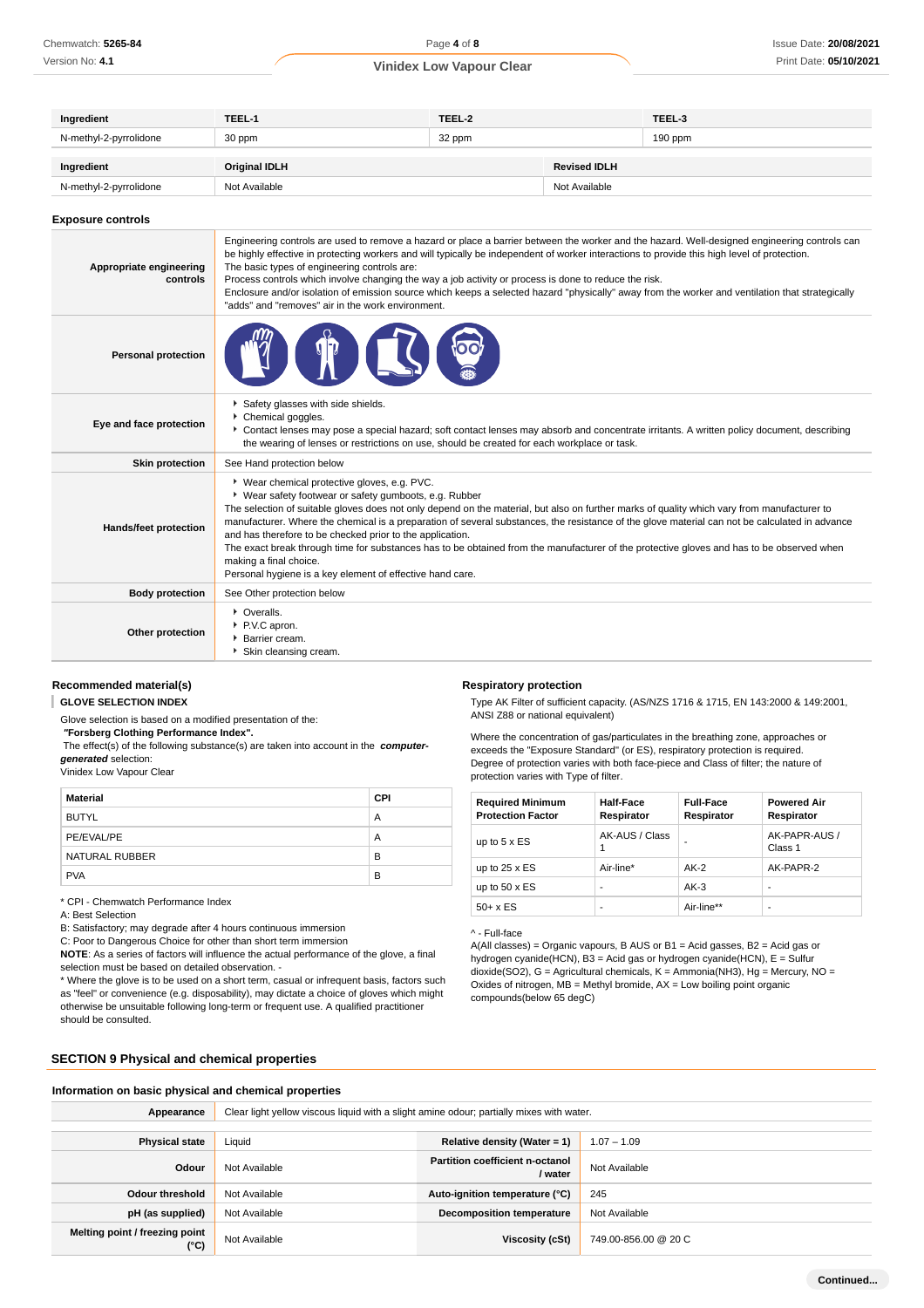| Initial boiling point and boiling<br>range $(°C)$ | >200            | Molecular weight (g/mol)               | Not Applicable      |
|---------------------------------------------------|-----------------|----------------------------------------|---------------------|
| Flash point (°C)                                  | $>90$ (OC)      | <b>Taste</b>                           | Not Available       |
| <b>Evaporation rate</b>                           | Not Available   | <b>Explosive properties</b>            | Not Available       |
| Flammability                                      | Combustible.    | <b>Oxidising properties</b>            | Not Available       |
| Upper Explosive Limit (%)                         | Not Available   | Surface Tension (dyn/cm or<br>$mN/m$ ) | Not Available       |
| Lower Explosive Limit (%)                         | Not Available   | <b>Volatile Component (%vol)</b>       | >80                 |
| Vapour pressure (kPa)                             | Not Available   | Gas group                              | Not Available       |
| Solubility in water                               | Partly miscible | pH as a solution (%)                   | >8.5 (100g/L water) |
| Vapour density $(Air = 1)$                        | 3.42            | VOC g/L                                | 885                 |

### **SECTION 10 Stability and reactivity**

| Reactivity                                 | See section 7                                                                                                                      |
|--------------------------------------------|------------------------------------------------------------------------------------------------------------------------------------|
| <b>Chemical stability</b>                  | • Unstable in the presence of incompatible materials.<br>Product is considered stable.<br>Hazardous polymerisation will not occur. |
| Possibility of hazardous<br>reactions      | See section 7                                                                                                                      |
| <b>Conditions to avoid</b>                 | See section 7                                                                                                                      |
| Incompatible materials                     | See section 7                                                                                                                      |
| <b>Hazardous decomposition</b><br>products | See section 5                                                                                                                      |

### **SECTION 11 Toxicological information**

### **Information on toxicological effects**

| Inhaled                         |                                                                                                                                                                                                                                                                                                                                                                                                                                                                                                                                                                                                                                                                                       | The material can cause respiratory irritation in some persons. The body's response to such irritation can cause further lung damage.       |  |
|---------------------------------|---------------------------------------------------------------------------------------------------------------------------------------------------------------------------------------------------------------------------------------------------------------------------------------------------------------------------------------------------------------------------------------------------------------------------------------------------------------------------------------------------------------------------------------------------------------------------------------------------------------------------------------------------------------------------------------|--------------------------------------------------------------------------------------------------------------------------------------------|--|
| Ingestion                       | Ingestion may result in nausea, abdominal irritation, pain and vomiting                                                                                                                                                                                                                                                                                                                                                                                                                                                                                                                                                                                                               |                                                                                                                                            |  |
| <b>Skin Contact</b>             | This material can cause inflammation of the skin on contact in some persons.<br>The material may accentuate any pre-existing dermatitis condition<br>Open cuts, abraded or irritated skin should not be exposed to this material<br>Toxic effects may result from skin absorption<br>Entry into the blood-stream, through, for example, cuts, abrasions or lesions, may produce systemic injury with harmful effects. Examine the skin<br>prior to the use of the material and ensure that any external damage is suitably protected.                                                                                                                                                 |                                                                                                                                            |  |
| Eye                             | may be expected with redness; conjunctivitis may occur with prolonged exposure.                                                                                                                                                                                                                                                                                                                                                                                                                                                                                                                                                                                                       | This material may produce eye irritation in some persons and produce eye damage 24 hours or more after instillation. Moderate inflammation |  |
| Chronic                         | Long-term exposure to respiratory irritants may result in airways disease, involving difficulty breathing and related whole-body problems.<br>Ample evidence exists, from results in experimentation, that developmental disorders are directly caused by human exposure to the material.<br>Substance accumulation, in the human body, may occur and may cause some concern following repeated or long-term occupational exposure.<br>In animal testing, N-methyl-2-pyrrolidone (NMP) has not been shown to cause cancer. There is no evidence of it being toxic to the kidney. In<br>animals, reproductive effects have been reported, and very high doses are toxic to the embryo. |                                                                                                                                            |  |
|                                 | <b>TOXICITY</b>                                                                                                                                                                                                                                                                                                                                                                                                                                                                                                                                                                                                                                                                       | <b>IRRITATION</b>                                                                                                                          |  |
| <b>Vinidex Low Vapour Clear</b> | Not Available                                                                                                                                                                                                                                                                                                                                                                                                                                                                                                                                                                                                                                                                         | Not Available                                                                                                                              |  |
|                                 | <b>TOXICITY</b>                                                                                                                                                                                                                                                                                                                                                                                                                                                                                                                                                                                                                                                                       | <b>IRRITATION</b>                                                                                                                          |  |
|                                 | Dermal (rabbit) LD50: 2000-4000 mg/kg <sup>[2]</sup>                                                                                                                                                                                                                                                                                                                                                                                                                                                                                                                                                                                                                                  | Eye (rabbit): 100 mg - moderate                                                                                                            |  |
| N-methyl-2-pyrrolidone          | Inhalation(Rat) LC50; 3.1-8.8 mg/l4h <sup>[2]</sup>                                                                                                                                                                                                                                                                                                                                                                                                                                                                                                                                                                                                                                   |                                                                                                                                            |  |
|                                 | Oral(Rabbit) LD50; ~3500 mg/kg[2]                                                                                                                                                                                                                                                                                                                                                                                                                                                                                                                                                                                                                                                     |                                                                                                                                            |  |
| Legend:                         | specified data extracted from RTECS - Register of Toxic Effect of chemical Substances                                                                                                                                                                                                                                                                                                                                                                                                                                                                                                                                                                                                 | 1. Value obtained from Europe ECHA Registered Substances - Acute toxicity 2.* Value obtained from manufacturer's SDS. Unless otherwise     |  |

| N-METHYL-2-PYRROLIDONE | Asthma-like symptoms may continue for months or even years after exposure to the material ends. This may be due to a non-allergic condition<br>known as reactive airways dysfunction syndrome (RADS) which can occur after exposure to high levels of highly irritating compound. Main<br>criteria for diagnosing RADS include the absence of previous airways disease in a non-atopic individual, with sudden onset of persistent<br>asthma-like symptoms within minutes to hours of a documented exposure to the irritant. Other criteria for diagnosis of RADS include a reversible<br>airflow pattern on lung function tests, moderate to severe bronchial hyperreactivity on methacholine challenge testing, and the lack of minimal<br>lymphocytic inflammation, without eosinophilia.<br>For N-methyl-2-pyrrolidone (NMP):<br>Acute toxicity: Animal testing shows NMP is quickly absorbed after inhalation, swallowing and administration on skin, distributed throughout the<br>body, and eliminated mostly by hydroxylation to polar compounds, which are excreted in the urine. In animal testing NMP has a low potential for<br>skin irritation and a moderate potential for eye irritation. Repeated daily doses of high amounts on the skin have caused severe, painful bleeding<br>and eschar formation. In general, animal testing suggests NMP has low acute toxicity.<br>A substance (or part of a group of chemical substances) of very high concern (SVHC) - or product containing an SVHC:<br>It is proposed that use within the European Union be subject to authorisation under the REACH Regulation.Indeed, listing of a substance as an<br>SVHC by the European Chemicals Agency (ECHA) is the first step in the procedure for authorisation or restriction of use of a chemical.<br>The criteria are given in article 57 of the REACH Regulation. A substance may be proposed as an SVHC if it meets one or more of the following<br>criteria:<br>it is carcinogenic *; |
|------------------------|---------------------------------------------------------------------------------------------------------------------------------------------------------------------------------------------------------------------------------------------------------------------------------------------------------------------------------------------------------------------------------------------------------------------------------------------------------------------------------------------------------------------------------------------------------------------------------------------------------------------------------------------------------------------------------------------------------------------------------------------------------------------------------------------------------------------------------------------------------------------------------------------------------------------------------------------------------------------------------------------------------------------------------------------------------------------------------------------------------------------------------------------------------------------------------------------------------------------------------------------------------------------------------------------------------------------------------------------------------------------------------------------------------------------------------------------------------------------------------------------------------------------------------------------------------------------------------------------------------------------------------------------------------------------------------------------------------------------------------------------------------------------------------------------------------------------------------------------------------------------------------------------------------------------------------------------------------------------------------------------------|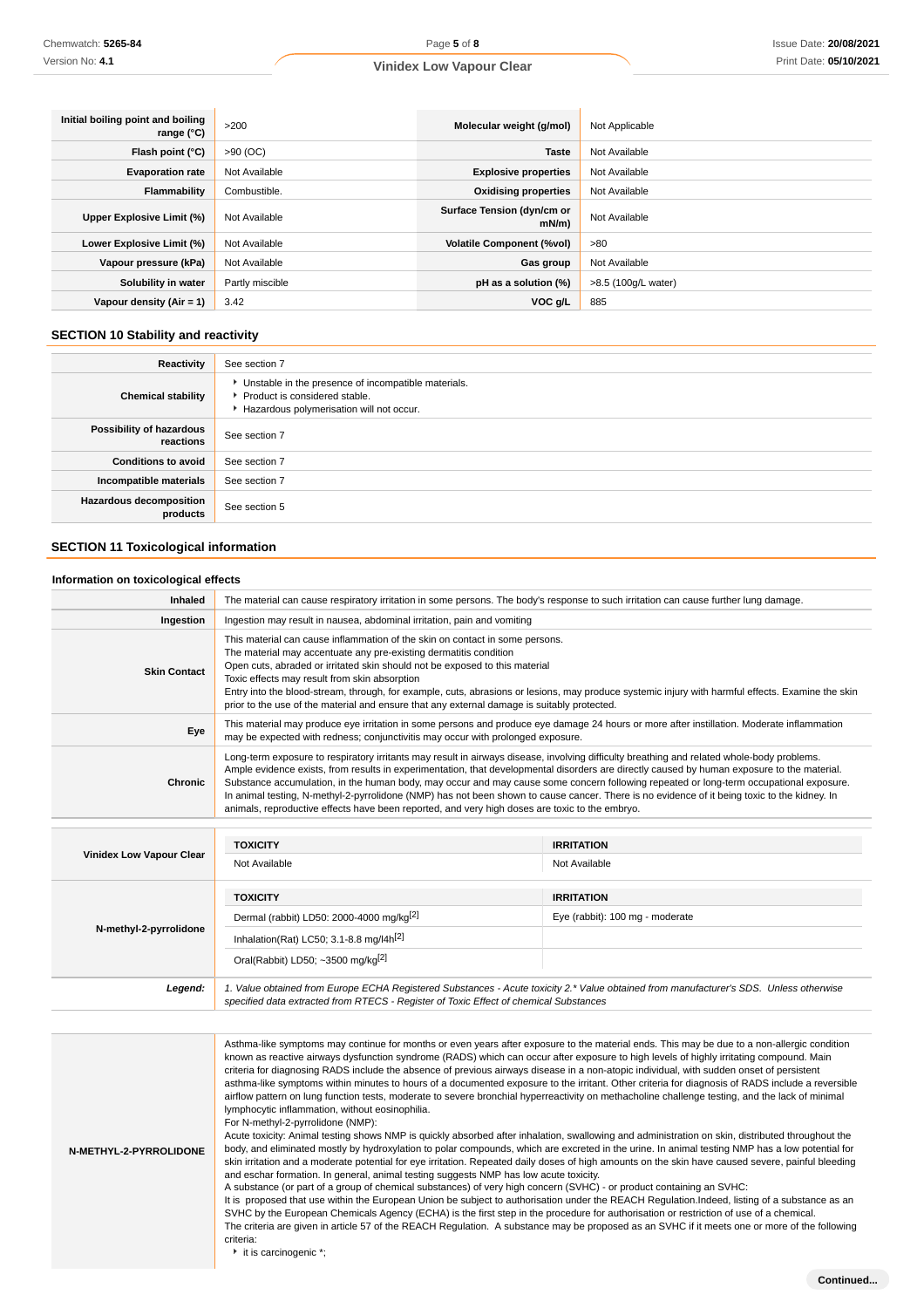|                                             | $\cdot$ it is mutagenic $\cdot$ ;<br>it is toxic for reproduction *;<br>it is persistent, bioaccumulative and toxic (PBT substances);<br>it is very persistent and very bioaccumulative (vPvB substances);<br>• there is "scientific evidence of probable serious effects to human health or the environment which give rise to an equivalent level of concern";<br>such substances are identified on a case-by-case basis.<br>* Collectively described as CMR substances<br>The "equivalent concern" criterion is significant because it is this classification which allows substances which are, for example, neurotoxic,<br>endocrine-disrupting or otherwise present an unanticipated environmental health risk to be regulated under REACH]<br>Simply because a substance meets one or more of the criteria does not necessarily mean that it will be proposed as an SVHC. Many such<br>substances are already subject to restrictions on their use within the European Union, such as those in Annex XVII of the REACH Regulation<br>SVHCs are substances for which the current restrictions on use (where these exist) might be insufficient. There are three priority groups for<br>assessment:<br>▶ PBT substances and vPvB substances:<br>substances which are widely dispersed during use; |                                 |              |
|---------------------------------------------|--------------------------------------------------------------------------------------------------------------------------------------------------------------------------------------------------------------------------------------------------------------------------------------------------------------------------------------------------------------------------------------------------------------------------------------------------------------------------------------------------------------------------------------------------------------------------------------------------------------------------------------------------------------------------------------------------------------------------------------------------------------------------------------------------------------------------------------------------------------------------------------------------------------------------------------------------------------------------------------------------------------------------------------------------------------------------------------------------------------------------------------------------------------------------------------------------------------------------------------------------------------------------------------------------------|---------------------------------|--------------|
| <b>Acute Toxicity</b>                       | ×                                                                                                                                                                                                                                                                                                                                                                                                                                                                                                                                                                                                                                                                                                                                                                                                                                                                                                                                                                                                                                                                                                                                                                                                                                                                                                      | Carcinogenicity                 | ×            |
| <b>Skin Irritation/Corrosion</b>            | ✔                                                                                                                                                                                                                                                                                                                                                                                                                                                                                                                                                                                                                                                                                                                                                                                                                                                                                                                                                                                                                                                                                                                                                                                                                                                                                                      | Reproductivity                  | $\checkmark$ |
| <b>Serious Eye Damage/Irritation</b>        | ✔                                                                                                                                                                                                                                                                                                                                                                                                                                                                                                                                                                                                                                                                                                                                                                                                                                                                                                                                                                                                                                                                                                                                                                                                                                                                                                      | <b>STOT - Single Exposure</b>   | ✔            |
| <b>Respiratory or Skin</b><br>sensitisation | ×                                                                                                                                                                                                                                                                                                                                                                                                                                                                                                                                                                                                                                                                                                                                                                                                                                                                                                                                                                                                                                                                                                                                                                                                                                                                                                      | <b>STOT - Repeated Exposure</b> | ×            |
| <b>Mutagenicity</b>                         | ×                                                                                                                                                                                                                                                                                                                                                                                                                                                                                                                                                                                                                                                                                                                                                                                                                                                                                                                                                                                                                                                                                                                                                                                                                                                                                                      | <b>Aspiration Hazard</b>        | ×            |

Legend:  $\blacktriangleright$  – Data either not available or does not fill the criteria for classification

– Data available to make classification

### **SECTION 12 Ecological information**

|                                 | Endpoint         | <b>Test Duration (hr)</b> | <b>Species</b>                                                                                                                                                                                                                                                                           | Value            | <b>Source</b>    |
|---------------------------------|------------------|---------------------------|------------------------------------------------------------------------------------------------------------------------------------------------------------------------------------------------------------------------------------------------------------------------------------------|------------------|------------------|
| <b>Vinidex Low Vapour Clear</b> | Not<br>Available | Not Available             | Not Available                                                                                                                                                                                                                                                                            | Not<br>Available | Not<br>Available |
| N-methyl-2-pyrrolidone          | Endpoint         | <b>Test Duration (hr)</b> | <b>Species</b>                                                                                                                                                                                                                                                                           | Value            | <b>Source</b>    |
|                                 | NOEC(ECx)        | 504h                      | Crustacea                                                                                                                                                                                                                                                                                | $12.5$ mg/l      | 2                |
|                                 | EC50             | 72h                       | Algae or other aguatic plants                                                                                                                                                                                                                                                            | $>500$ mg/l      |                  |
|                                 | <b>LC50</b>      | 96h                       | Fish                                                                                                                                                                                                                                                                                     | 464mg/l          |                  |
|                                 | <b>EC50</b>      | 48h                       | Crustacea                                                                                                                                                                                                                                                                                | ca.4897mg/l      |                  |
| Legend:                         |                  |                           | Extracted from 1. IUCLID Toxicity Data 2. Europe ECHA Registered Substances - Ecotoxicological Information - Aquatic Toxicity 3. EPIWIN Suite<br>V3.12 (QSAR) - Aquatic Toxicity Data (Estimated) 4. US EPA, Ecotox database - Aquatic Toxicity Data 5. ECETOC Aquatic Hazard Assessment |                  |                  |

Data 6. NITE (Japan) - Bioconcentration Data 7. METI (Japan) - Bioconcentration Data 8. Vendor Data

### **DO NOT** discharge into sewer or waterways.

### **Persistence and degradability**

| Ingredient                       | Persistence: Water/Soil | Persistence: Air |
|----------------------------------|-------------------------|------------------|
| N-methyl-2-pyrrolidone           | LOW                     | LOW              |
| <b>Bioaccumulative potential</b> |                         |                  |
| Ingredient                       | <b>Bioaccumulation</b>  |                  |
| N-methyl-2-pyrrolidone           | LOW (BCF = $0.16$ )     |                  |

### **Mobility in soil**

| Inaredient             | <b>Mobility</b>                                       |
|------------------------|-------------------------------------------------------|
| N-methyl-2-pyrrolidone | 150<br><b>LOW</b><br>20.94<br>$\sim$<br>$\sim$ $\sim$ |

### **SECTION 13 Disposal considerations**

#### **Waste treatment methods**

| Product / Packaging disposal | • Containers may still present a chemical hazard/ danger when empty.<br>Return to supplier for reuse/ recycling if possible.<br>Otherwise:<br>If container can not be cleaned sufficiently well to ensure that residuals do not remain or if the container cannot be used to store the same<br>product, then puncture containers, to prevent re-use, and bury at an authorised landfill.<br>▶ Where possible retain label warnings and SDS and observe all notices pertaining to the product.<br>DO NOT allow wash water from cleaning or process equipment to enter drains.<br>It may be necessary to collect all wash water for treatment before disposal.<br>In all cases disposal to sewer may be subject to local laws and regulations and these should be considered first.<br>Where in doubt contact the responsible authority.<br>Recycle wherever possible or consult manufacturer for recycling options.<br>Consult State Land Waste Authority for disposal. |
|------------------------------|------------------------------------------------------------------------------------------------------------------------------------------------------------------------------------------------------------------------------------------------------------------------------------------------------------------------------------------------------------------------------------------------------------------------------------------------------------------------------------------------------------------------------------------------------------------------------------------------------------------------------------------------------------------------------------------------------------------------------------------------------------------------------------------------------------------------------------------------------------------------------------------------------------------------------------------------------------------------|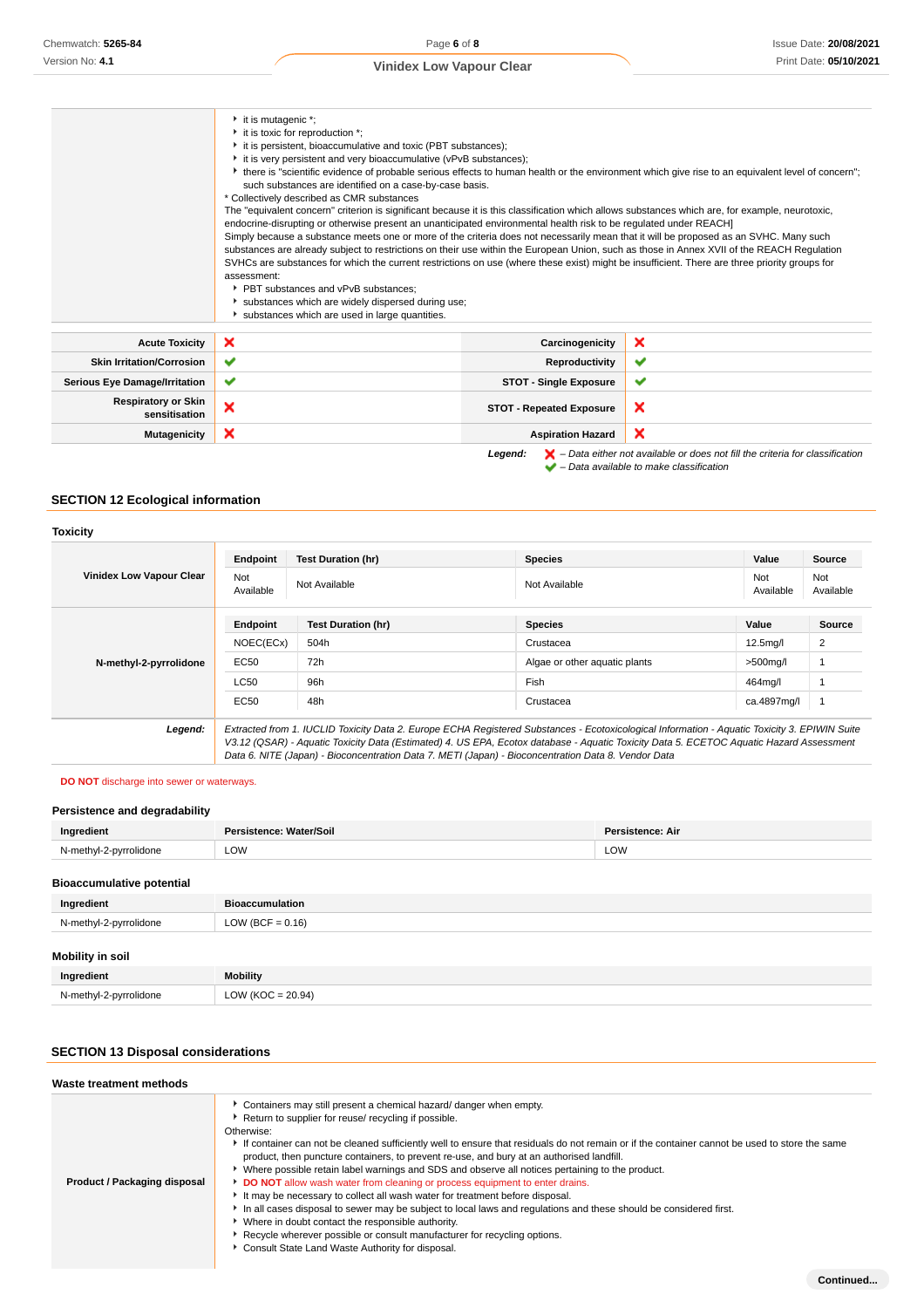$\blacktriangleright$  Bury or incinerate residue at an approved site.

► Recycle containers if possible, or dispose of in an authorised landfill.

### **SECTION 14 Transport information**

| <b>Labels Required</b>    |                                                         |
|---------------------------|---------------------------------------------------------|
| <b>COMBUSTIBLE LIQUID</b> | COMBUSTIBLE LIQUID, regulated for storage purposes only |
| <b>Marine Pollutant</b>   | <b>NO</b>                                               |
| <b>HAZCHEM</b>            | Not Applicable                                          |

### **Land transport (ADG): NOT REGULATED FOR TRANSPORT OF DANGEROUS GOODS**

**Air transport (ICAO-IATA / DGR): NOT REGULATED FOR TRANSPORT OF DANGEROUS GOODS**

### **Sea transport (IMDG-Code / GGVSee): NOT REGULATED FOR TRANSPORT OF DANGEROUS GOODS**

#### **Transport in bulk according to Annex II of MARPOL and the IBC code**

Not Applicable

### **Transport in bulk in accordance with MARPOL Annex V and the IMSBC Code**

| Dro-                        | Group                            |
|-----------------------------|----------------------------------|
| $N$ -mathyl-2<br>idone<br>. | NM<br><sup>^</sup> vailable<br>. |
|                             |                                  |

#### **Transport in bulk in accordance with the ICG Code**

| Product name                | <b>Ship Type</b> |
|-----------------------------|------------------|
| N-methyl-2-pyrrolidone<br>. | Not Available    |

### **SECTION 15 Regulatory information**

### **Safety, health and environmental regulations / legislation specific for the substance or mixture**

### **N-methyl-2-pyrrolidone is found on the following regulatory lists**

Australia Hazardous Chemical Information System (HCIS) - Hazardous Chemicals Australia Standard for the Uniform Scheduling of Medicines and Poisons (SUSMP) - Schedule 5 Australia Standard for the Uniform Scheduling of Medicines and Poisons (SUSMP) - Australian Inventory of Industrial Chemicals (AIIC) Chemical Footprint Project - Chemicals of High Concern List

#### **National Inventory Status**

Schedule 6

| <b>National Inventory</b>                          | <b>Status</b>                                                                                                                                                                                     |
|----------------------------------------------------|---------------------------------------------------------------------------------------------------------------------------------------------------------------------------------------------------|
| Australia - AIIC / Australia<br>Non-Industrial Use | Yes                                                                                                                                                                                               |
| Canada - DSL                                       | Yes                                                                                                                                                                                               |
| Canada - NDSL                                      | No (N-methyl-2-pyrrolidone)                                                                                                                                                                       |
| China - IECSC                                      | Yes                                                                                                                                                                                               |
| Europe - EINEC / ELINCS / NLP                      | Yes                                                                                                                                                                                               |
| Japan - ENCS                                       | Yes                                                                                                                                                                                               |
| Korea - KECI                                       | Yes                                                                                                                                                                                               |
| New Zealand - NZIoC                                | Yes                                                                                                                                                                                               |
| Philippines - PICCS                                | Yes                                                                                                                                                                                               |
| USA - TSCA                                         | Yes                                                                                                                                                                                               |
| Taiwan - TCSI                                      | Yes                                                                                                                                                                                               |
| Mexico - INSQ                                      | Yes                                                                                                                                                                                               |
| Vietnam - NCI                                      | Yes                                                                                                                                                                                               |
| Russia - FBEPH                                     | Yes                                                                                                                                                                                               |
| Legend:                                            | Yes = All CAS declared ingredients are on the inventory<br>No = One or more of the CAS listed ingredients are not on the inventory. These ingredients may be exempt or will require registration. |

### **SECTION 16 Other information**

### **SDS Version Summary**

| Version | Date of Update | <b>Sections Updated</b>                                                        |
|---------|----------------|--------------------------------------------------------------------------------|
|         | 01/11/2019     | One-off system update. NOTE: This may or may not change the GHS classification |
|         | 20/08/2021     | Classification change due to full database hazard calculation/update.          |